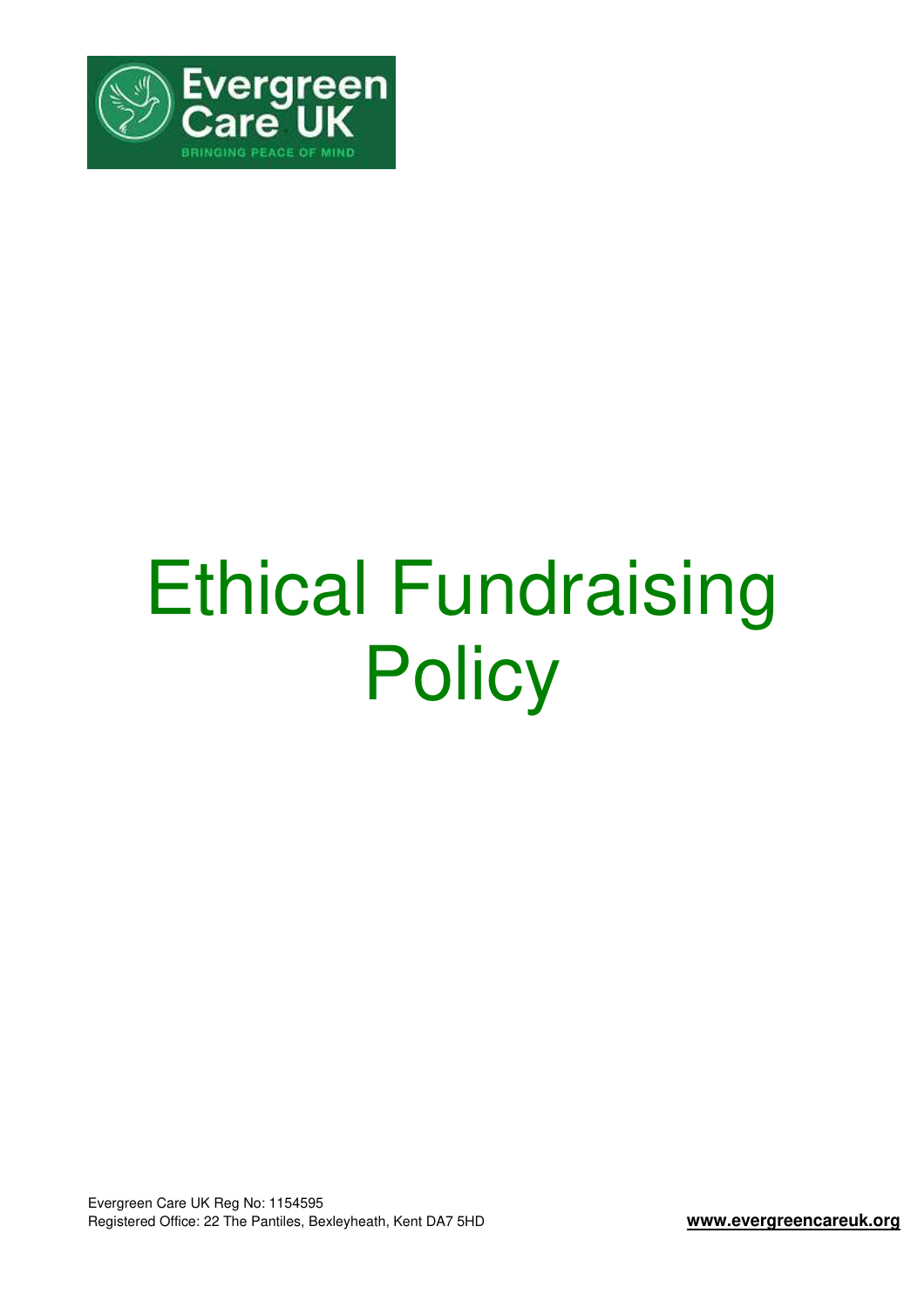

# **INTRODUCTION**

Evergreen Care UK (ECUK) is committed to ensuring that fundraising activities are carried out in an ethical manner. The organisation is also mindful of the need to be involved in activities that are materially consistent with Christian values.

To help guarantee the availability of ongoing funds to pay for it's work ECUK aims to maintain a broad base of different sources of funding. The organisation wants to ensure clarity and openness to all our stakeholders.

ECUK has a responsibility to its stakeholders and participants to consider the ethical issues that may arise in working with or accepting funding from an organisation/individual(s) and the associated risks.

The organisation actively seeks opportunities to work together with external organisations and individuals to achieve shared objectives. However, it is vital that ECUK maintains its independence and does not allow any external partnership to bring the name of the organisation into disrepute.

#### **STANDARDS**

The organisation will adhere to the following standards:

a. Fundraising activities carried out by ECUK will comply with all relevant laws.

b. Any communications to the public made in the course of carrying out a fundraising activity shall be truthful and non-deceptive.

c. All monies raised via fundraising activities will be for the stated purpose of the appeal and will comply with the organisation's stated mission and purpose.

d. Nobody directly or indirectly employed by or volunteering for ECUK shall accept commissions, bonuses or payments for fundraising activities on behalf of the organisation unless they are employed or contracted for the purpose of fundraising and in such situations will only be given payment and not commissions or bonuses.

e. No general fundraising activities shall be undertaken by telephone or door to door unless part of a particular agreed fundraising activity.

f. Fundraising activities shall not be undertaken if they may be detrimental to the good name or community standing of ECUK.

g. Financial contributions will only be accepted from companies, organisations and individuals the Trustees consider ethical. The organisation will not accept any funding from companies directly involved in activities that run contrary to its overall charitable objectives/vision/aims.

## **CONDITIONS**

The organisation accepts financial support from, and partnership working with organisations and individuals on the following conditions:

a. There are strong grounds for believing that it will result in a benefit to ECUK's beneficiaries.

b. The Trustees and Chief Executive are satisfied that no adverse publicity will result from accepting such support.

c. The organisation will not knowingly purchase goods and/or services produced and delivered under conditions which involve any form of abuse or exploitation of third parties.

d. There is no attempt on the part of the organisation or individual to influence ECUK's policy or actions either explicitly or implicitly.

e. The initiatives do not compromise the independent status of ECUK.